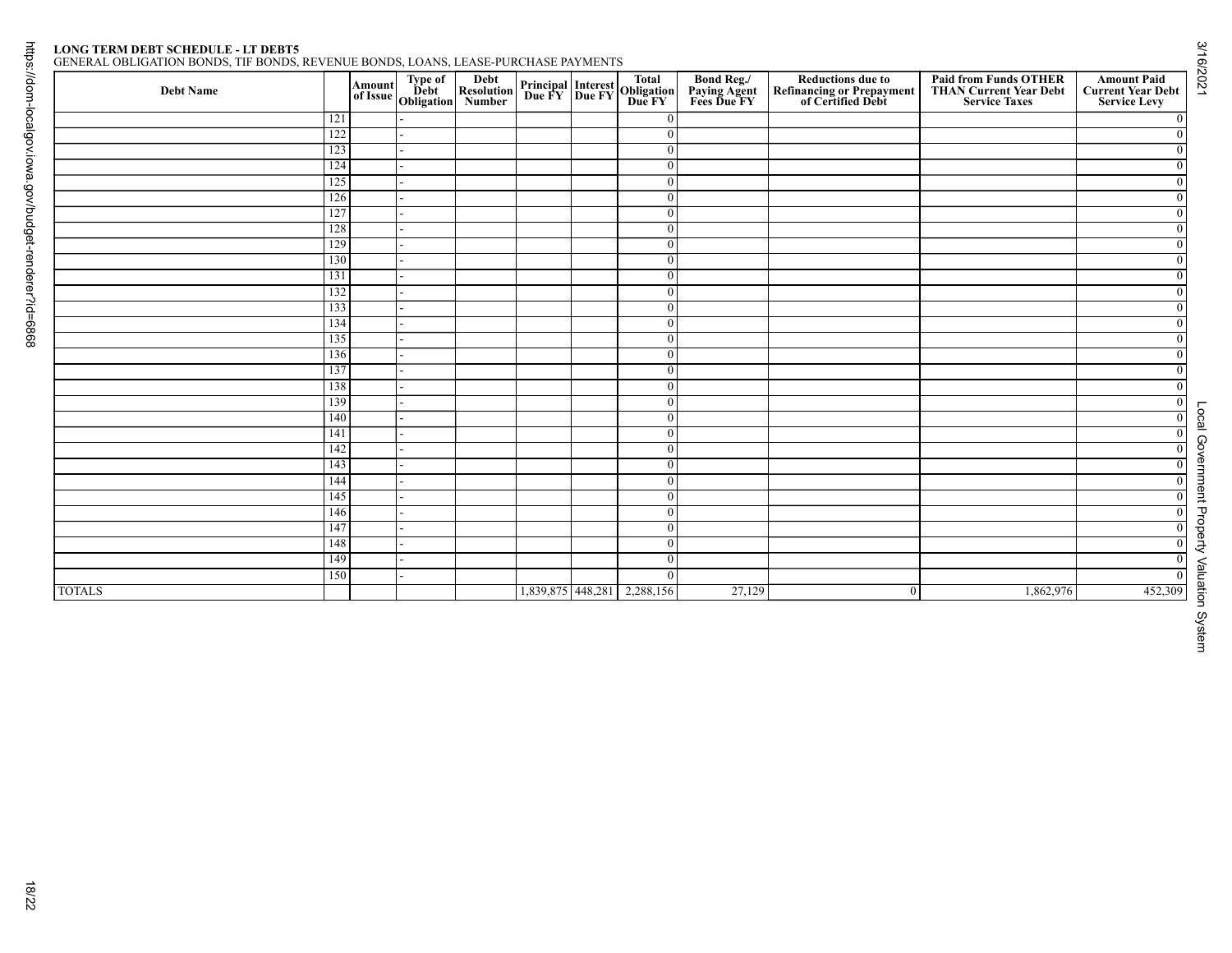# Page 19<br>LONG TERM DEBT SCHEDULE - LT DEBT6

| ENERAL OBLIGATION BONDS. TIF BONDS. REVENUE BONDS. LOANS. LEASE-PURCHASE PAYMENTS |
|-----------------------------------------------------------------------------------|
|-----------------------------------------------------------------------------------|

|               |            |  | Amount Type of Debt<br>of Issue Obligation<br>Number |                             | <b>Principal Interest Total<br/>Due FY Due FY Due FY</b> | <b>Bond Reg./<br/>Paying Agent<br/>Fees Due FY</b> | <b>Reductions due to<br/>Refinancing or Prepayment<br/>of Certified Debt</b> | <b>Paid from Funds OTHER<br/>THAN Current Year Debt</b><br><b>Service Taxes</b> | <b>Amount Paid</b><br><b>Current Year Debt</b><br><b>Service Levy</b> |
|---------------|------------|--|------------------------------------------------------|-----------------------------|----------------------------------------------------------|----------------------------------------------------|------------------------------------------------------------------------------|---------------------------------------------------------------------------------|-----------------------------------------------------------------------|
|               | 151        |  |                                                      |                             | $\overline{0}$                                           |                                                    |                                                                              |                                                                                 | $\bf{0}$                                                              |
|               | 152        |  |                                                      |                             | $\overline{0}$                                           |                                                    |                                                                              |                                                                                 | $\overline{0}$                                                        |
|               | 153        |  |                                                      |                             | $\overline{0}$                                           |                                                    |                                                                              |                                                                                 | $\overline{0}$                                                        |
|               | 154        |  |                                                      |                             | $\overline{0}$                                           |                                                    |                                                                              |                                                                                 | $\overline{0}$                                                        |
|               | 155<br>156 |  |                                                      |                             | $\overline{0}$<br>$\overline{0}$                         |                                                    |                                                                              |                                                                                 | $\mathbf{0}$<br>$\overline{0}$                                        |
|               | 157        |  |                                                      |                             | $\overline{0}$                                           |                                                    |                                                                              |                                                                                 | $\overline{0}$                                                        |
|               | 158        |  |                                                      |                             | $\overline{0}$                                           |                                                    |                                                                              |                                                                                 | $\overline{0}$                                                        |
|               | 159        |  |                                                      |                             | $\overline{0}$                                           |                                                    |                                                                              |                                                                                 | $\overline{0}$                                                        |
|               | 160        |  |                                                      |                             | $\overline{0}$                                           |                                                    |                                                                              |                                                                                 | $\overline{0}$                                                        |
|               | 161        |  |                                                      |                             | $\mathbf{0}$                                             |                                                    |                                                                              |                                                                                 | $\mathbf{0}$                                                          |
|               | 162        |  |                                                      |                             | $\overline{0}$                                           |                                                    |                                                                              |                                                                                 | $\overline{0}$                                                        |
|               | 163        |  |                                                      |                             | $\overline{0}$                                           |                                                    |                                                                              |                                                                                 | $\overline{0}$                                                        |
|               | 164        |  |                                                      |                             | $\overline{0}$                                           |                                                    |                                                                              |                                                                                 | $\overline{0}$                                                        |
|               | 165        |  |                                                      |                             | $\overline{0}$                                           |                                                    |                                                                              |                                                                                 | $\mathbf{0}$                                                          |
|               | 166        |  |                                                      |                             | $\overline{0}$                                           |                                                    |                                                                              |                                                                                 | $\overline{0}$                                                        |
|               | 167        |  |                                                      |                             | $\overline{0}$                                           |                                                    |                                                                              |                                                                                 | $\overline{0}$<br>$\bf{0}$                                            |
|               | 168        |  |                                                      |                             | $\overline{0}$                                           |                                                    |                                                                              |                                                                                 |                                                                       |
|               | 169<br>170 |  |                                                      |                             | $\overline{0}$<br>$\overline{0}$                         |                                                    |                                                                              |                                                                                 | $\overline{0}$                                                        |
|               | 171        |  |                                                      |                             | $\overline{0}$                                           |                                                    |                                                                              |                                                                                 | $\overline{0}$<br>$\overline{0}$                                      |
|               | 172        |  |                                                      |                             | $\overline{0}$                                           |                                                    |                                                                              |                                                                                 | $\overline{0}$                                                        |
|               | 173        |  |                                                      |                             | $\overline{0}$                                           |                                                    |                                                                              |                                                                                 | $\overline{0}$                                                        |
|               | 174        |  |                                                      |                             | $\overline{0}$                                           |                                                    |                                                                              |                                                                                 | $\overline{0}$                                                        |
|               | 175        |  |                                                      |                             | $\overline{0}$                                           |                                                    |                                                                              |                                                                                 | $\overline{0}$                                                        |
|               | 176        |  |                                                      |                             | $\overline{0}$                                           |                                                    |                                                                              |                                                                                 | $\overline{0}$                                                        |
|               | 177        |  |                                                      |                             | $\mathbf{0}$                                             |                                                    |                                                                              |                                                                                 | $\overline{0}$                                                        |
|               | 178        |  |                                                      |                             | $\overline{0}$                                           |                                                    |                                                                              |                                                                                 | $\overline{0}$                                                        |
|               | 179        |  |                                                      |                             | $\boldsymbol{0}$                                         |                                                    |                                                                              |                                                                                 | $\overline{0}$                                                        |
|               | 180        |  |                                                      |                             | $\bf{0}$                                                 |                                                    |                                                                              |                                                                                 | $\overline{0}$                                                        |
| <b>TOTALS</b> |            |  |                                                      | 1,839,875 448,281 2,288,156 |                                                          | 27,129                                             | $\mathbf{0}$                                                                 | 1,862,976                                                                       | 452,309                                                               |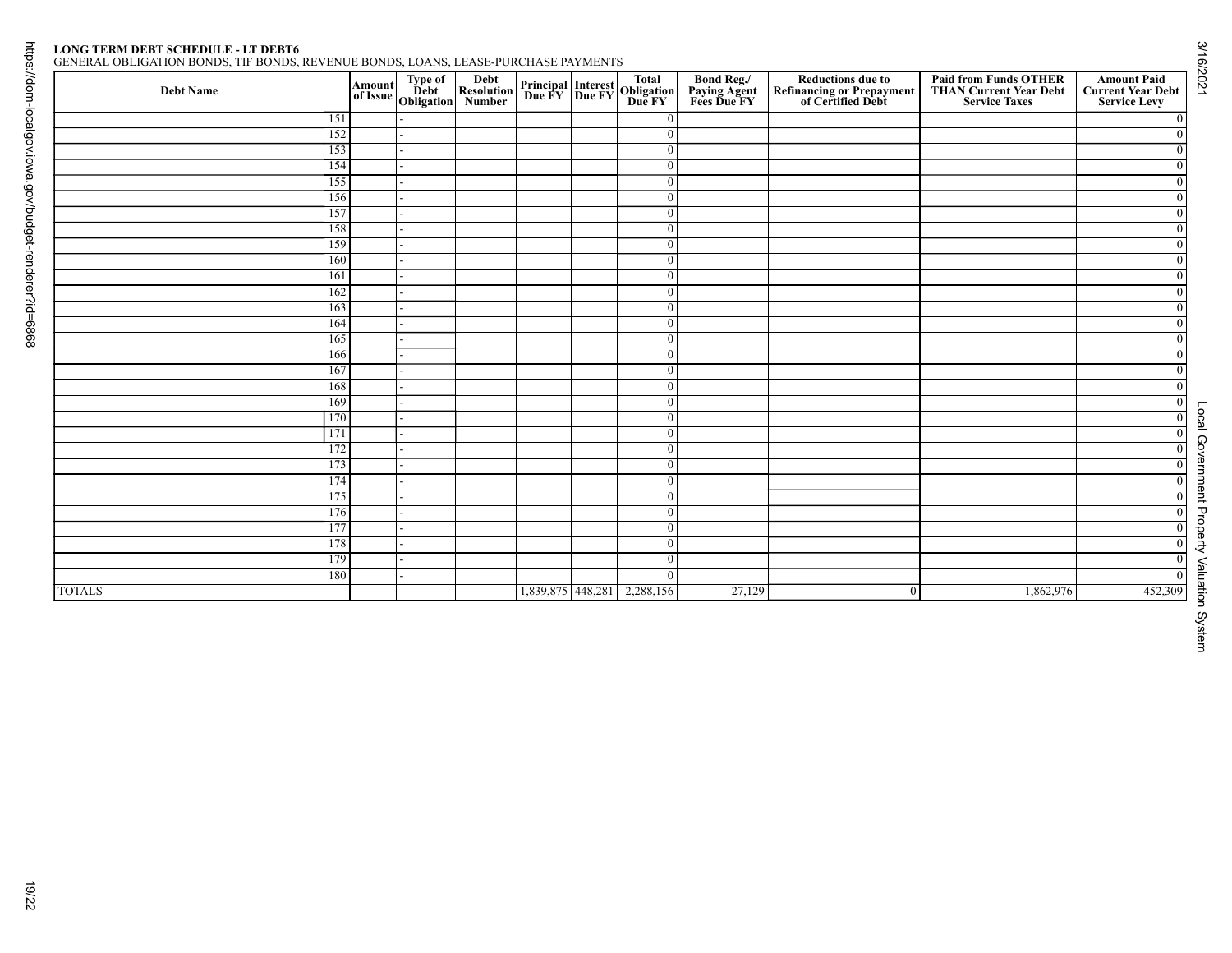# Page 20<br>LONG TERM DEBT SCHEDULE - LT DEBT7

|--|

|               |            |  | Amount Type of Debt<br>of Issue Obligation<br>Number |                             | <b>Principal Interest Total<br/>Due FY Due FY Due FY</b> | <b>Bond Reg./<br/>Paying Agent<br/>Fees Due FY</b> | <b>Reductions due to<br/>Refinancing or Prepayment<br/>of Certified Debt</b> | <b>Paid from Funds OTHER<br/>THAN Current Year Debt</b><br><b>Service Taxes</b> | <b>Amount Paid</b><br><b>Current Year Debt</b><br><b>Service Levy</b> |
|---------------|------------|--|------------------------------------------------------|-----------------------------|----------------------------------------------------------|----------------------------------------------------|------------------------------------------------------------------------------|---------------------------------------------------------------------------------|-----------------------------------------------------------------------|
|               | 181        |  |                                                      |                             | $\overline{0}$                                           |                                                    |                                                                              |                                                                                 | $\bf{0}$                                                              |
|               | 182        |  |                                                      |                             | $\overline{0}$                                           |                                                    |                                                                              |                                                                                 | $\overline{0}$                                                        |
|               | 183        |  |                                                      |                             | $\overline{0}$                                           |                                                    |                                                                              |                                                                                 | $\overline{0}$                                                        |
|               | 184<br>185 |  |                                                      |                             | $\overline{0}$                                           |                                                    |                                                                              |                                                                                 | $\overline{0}$                                                        |
|               | 186        |  |                                                      |                             | $\overline{0}$<br>$\overline{0}$                         |                                                    |                                                                              |                                                                                 | $\mathbf{0}$<br>$\overline{0}$                                        |
|               | 187        |  |                                                      |                             | $\overline{0}$                                           |                                                    |                                                                              |                                                                                 | $\overline{0}$                                                        |
|               | 188        |  |                                                      |                             | $\overline{0}$                                           |                                                    |                                                                              |                                                                                 | $\overline{0}$                                                        |
|               | 189        |  |                                                      |                             | $\overline{0}$                                           |                                                    |                                                                              |                                                                                 | $\overline{0}$                                                        |
|               | 190        |  |                                                      |                             | $\overline{0}$                                           |                                                    |                                                                              |                                                                                 | $\overline{0}$                                                        |
|               | 191        |  |                                                      |                             | $\mathbf{0}$                                             |                                                    |                                                                              |                                                                                 | $\mathbf{0}$                                                          |
|               | 192        |  |                                                      |                             | $\overline{0}$                                           |                                                    |                                                                              |                                                                                 | $\overline{0}$                                                        |
|               | 193        |  |                                                      |                             | $\overline{0}$                                           |                                                    |                                                                              |                                                                                 | $\overline{0}$                                                        |
|               | 194        |  |                                                      |                             | $\overline{0}$                                           |                                                    |                                                                              |                                                                                 | $\overline{0}$                                                        |
|               | 195        |  |                                                      |                             | $\overline{0}$                                           |                                                    |                                                                              |                                                                                 | $\mathbf{0}$                                                          |
|               | 196        |  |                                                      |                             | $\overline{0}$                                           |                                                    |                                                                              |                                                                                 | $\overline{0}$                                                        |
|               | 197<br>198 |  |                                                      |                             | $\overline{0}$<br>$\overline{0}$                         |                                                    |                                                                              |                                                                                 | $\overline{0}$                                                        |
|               | 199        |  |                                                      |                             | $\overline{0}$                                           |                                                    |                                                                              |                                                                                 | $\bf{0}$<br>$\overline{0}$                                            |
|               | 200        |  |                                                      |                             | $\overline{0}$                                           |                                                    |                                                                              |                                                                                 | $\overline{0}$                                                        |
|               | 201        |  |                                                      |                             | $\overline{0}$                                           |                                                    |                                                                              |                                                                                 | $\overline{0}$                                                        |
|               | 202        |  |                                                      |                             | $\overline{0}$                                           |                                                    |                                                                              |                                                                                 | $\overline{0}$                                                        |
|               | 203        |  |                                                      |                             | $\overline{0}$                                           |                                                    |                                                                              |                                                                                 | $\overline{0}$                                                        |
|               | 204        |  |                                                      |                             | $\overline{0}$                                           |                                                    |                                                                              |                                                                                 | $\overline{0}$                                                        |
|               | 205        |  |                                                      |                             | $\overline{0}$                                           |                                                    |                                                                              |                                                                                 | $\overline{0}$                                                        |
|               | 206        |  |                                                      |                             | $\overline{0}$                                           |                                                    |                                                                              |                                                                                 | $\overline{0}$                                                        |
|               | 207        |  |                                                      |                             | $\mathbf{0}$                                             |                                                    |                                                                              |                                                                                 | $\overline{0}$                                                        |
|               | 208        |  |                                                      |                             | $\overline{0}$                                           |                                                    |                                                                              |                                                                                 | $\overline{0}$                                                        |
|               | 209        |  |                                                      |                             | $\boldsymbol{0}$                                         |                                                    |                                                                              |                                                                                 | $\overline{0}$                                                        |
|               | 210        |  |                                                      |                             | $\bf{0}$                                                 | 27,129                                             |                                                                              | 1,862,976                                                                       | $\overline{0}$<br>452,309                                             |
| <b>TOTALS</b> |            |  |                                                      | 1,839,875 448,281 2,288,156 |                                                          |                                                    | $\mathbf{0}$                                                                 |                                                                                 |                                                                       |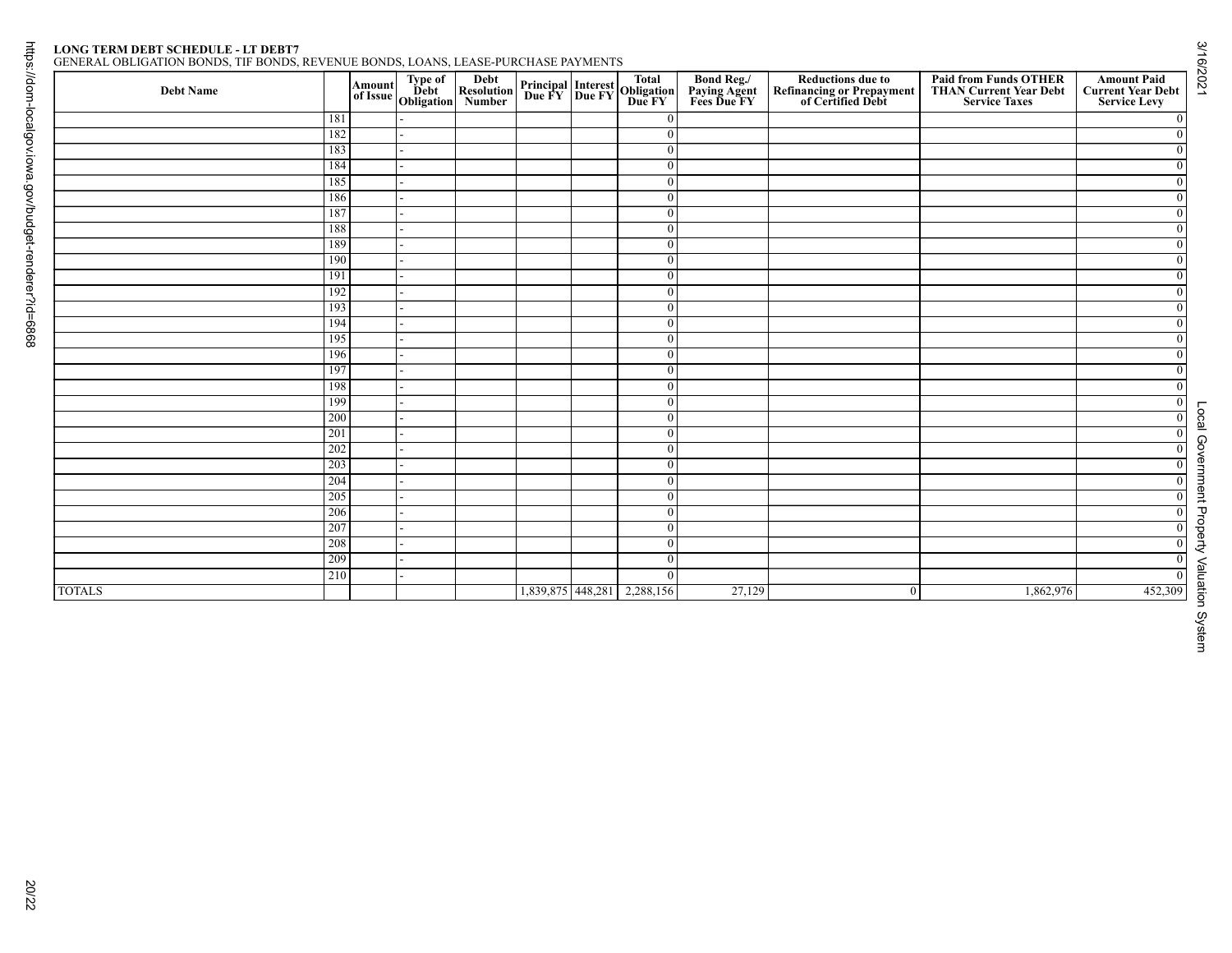## Page 21

| $GO -$                            | <b>Principal Due</b><br>FY 2022 | Interest Due<br>FY 2022 | Total Obligation<br>Due FY 2022 | <b>Bond Reg./ Paying Agent<br/>Fees Due FY 2022</b> | <b>Reductions due to Refinancing or<br/>Prepayment of Certified Debt</b> | Paid from Sources OTHER THAN Budget<br>Year Debt Service Levy | <b>Amount Paid Budget Year<br/>Debt Service Levy</b> |
|-----------------------------------|---------------------------------|-------------------------|---------------------------------|-----------------------------------------------------|--------------------------------------------------------------------------|---------------------------------------------------------------|------------------------------------------------------|
| <b>TOTAL</b>                      | 1,210,000                       | 283,004                 | 1,493,004                       | $\boldsymbol{0}$                                    | $\bf{0}$                                                                 | 1,040,695                                                     | 452,309                                              |
| NON GO-<br>$\operatorname{TOTAL}$ | 629,875                         | 165,277                 | 795,152                         | 27,129                                              | $\overline{0}$                                                           | 822,281                                                       | $\boldsymbol{0}$                                     |
| GRAND-<br><b>TOTAL</b>            | 1,839,875                       | 448,281                 | 2,288,156                       | 27,129                                              | $\bf{0}$                                                                 | 1,862,976                                                     | 452,309                                              |
|                                   |                                 |                         |                                 |                                                     |                                                                          |                                                               |                                                      |
|                                   |                                 |                         |                                 |                                                     |                                                                          |                                                               |                                                      |
|                                   |                                 |                         |                                 |                                                     |                                                                          |                                                               |                                                      |

3/16/2021